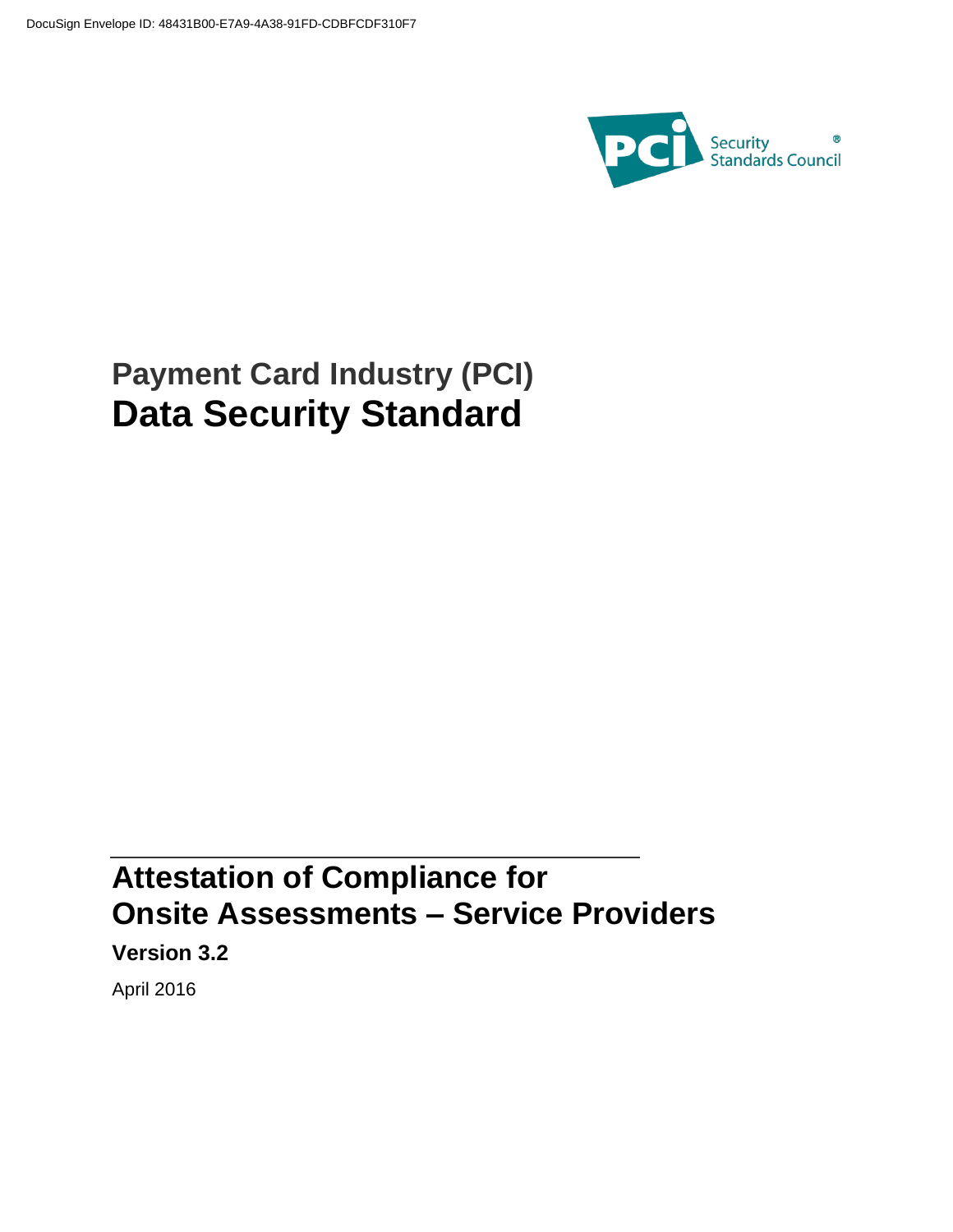

# **Section 1: Assessment Information**

# *Instructions for Submission*

This Attestation of Compliance must be completed as a declaration of the results of the service provider's assessment with the *Payment Card Industry Data Security Standard Requirements and Security Assessment Procedures (PCI DSS).* Complete all sections: The service provider is responsible for ensuring that each section is completed by the relevant parties, as applicable. Contact the requesting payment brand for reporting and submission procedures.

| Part 1. Service Provider and Qualified Security Assessor Information |                                |          |                             |                                                |      |       |  |  |
|----------------------------------------------------------------------|--------------------------------|----------|-----------------------------|------------------------------------------------|------|-------|--|--|
| Part 1a. Service Provider Organization Information                   |                                |          |                             |                                                |      |       |  |  |
| Company Name:                                                        | <i>iModules Software, Inc.</i> |          | DBA (doing<br>business as): |                                                |      |       |  |  |
| Contact Name:                                                        | Steve Zohn                     |          | Title:                      | Manager of Information<br>Systems & Compliance |      |       |  |  |
| Telephone:                                                           | 913.685.5288                   |          | E-mail:                     | szohn@imodules.com                             |      |       |  |  |
| <b>Business Address:</b>                                             | 5101 College Blvd.             |          | City:                       | Leawood                                        |      |       |  |  |
| State/Province:                                                      | KS                             | Country: | <b>USA</b>                  |                                                | Zip: | 66213 |  |  |
| URL:                                                                 | www.imodules.com               |          |                             |                                                |      |       |  |  |

| Part 1b. Qualified Security Assessor Company Information (if applicable) |                                     |                         |         |                         |       |  |  |  |
|--------------------------------------------------------------------------|-------------------------------------|-------------------------|---------|-------------------------|-------|--|--|--|
| Company Name:                                                            | Dara Security                       |                         |         |                         |       |  |  |  |
| Lead QSA Contact Name:                                                   | Barry Johnson                       | Title:<br>President/CEO |         |                         |       |  |  |  |
| Telephone:                                                               | 775.622.5386                        |                         | E-mail: | barryj@darasecurity.com |       |  |  |  |
| <b>Business Address:</b>                                                 | 10580 N. McCarran Blvd.<br>#115-337 |                         | City:   | Reno                    |       |  |  |  |
| State/Province:                                                          | <b>NV</b>                           | <b>USA</b><br>Country:  |         | Zip:                    | 89529 |  |  |  |
| URL:                                                                     | www.darasecurity.com                |                         |         |                         |       |  |  |  |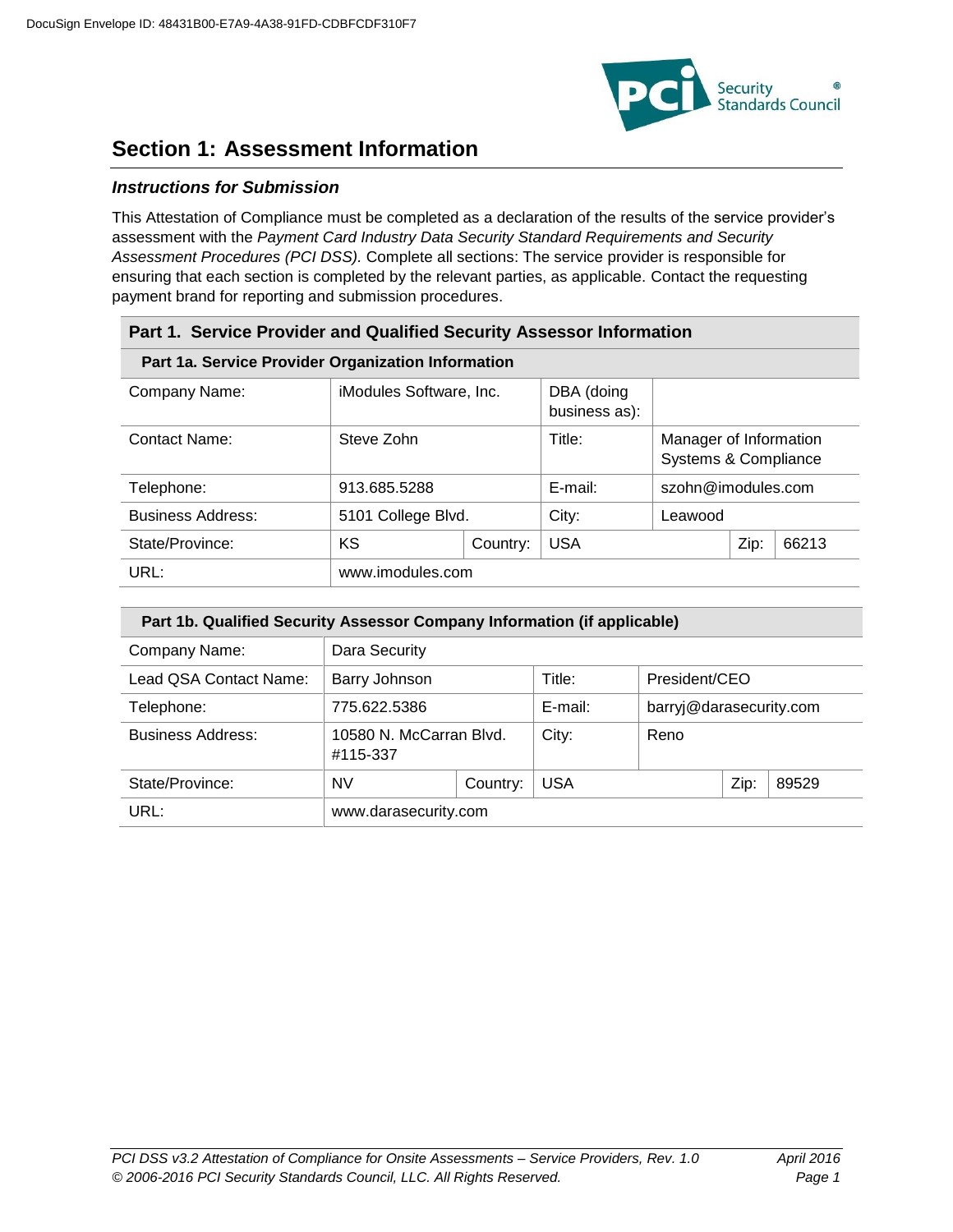

| <b>Part 2. Executive Summary</b>                                                           |                                    |                                    |  |  |  |  |  |
|--------------------------------------------------------------------------------------------|------------------------------------|------------------------------------|--|--|--|--|--|
| <b>Part 2a. Scope Verification</b>                                                         |                                    |                                    |  |  |  |  |  |
| Services that were INCLUDED in the scope of the PCI DSS Assessment (check all that apply): |                                    |                                    |  |  |  |  |  |
| Name of service(s) assessed:<br>Encompass - Constituent Engagement Management Solution     |                                    |                                    |  |  |  |  |  |
| Type of service(s) assessed:                                                               |                                    |                                    |  |  |  |  |  |
| <b>Hosting Provider:</b>                                                                   | <b>Managed Services (specify):</b> | <b>Payment Processing:</b>         |  |  |  |  |  |
| $\boxtimes$ Applications / software                                                        | Systems security services          | $\Box$ POS / card present          |  |  |  |  |  |
| Hardware                                                                                   | IT support                         | $\boxtimes$ Internet / e-commerce  |  |  |  |  |  |
| Infrastructure / Network                                                                   | Physical security                  | $\boxtimes$ MOTO / Call Center     |  |  |  |  |  |
| Physical space (co-location)                                                               | <b>Terminal Management System</b>  | <b>ATM</b>                         |  |  |  |  |  |
| Storage                                                                                    | Other services (specify):          | Other processing (specify):        |  |  |  |  |  |
| Web<br>⋈                                                                                   |                                    |                                    |  |  |  |  |  |
| Security services                                                                          |                                    |                                    |  |  |  |  |  |
| 3-D Secure Hosting Provider                                                                |                                    |                                    |  |  |  |  |  |
| <b>Shared Hosting Provider</b><br>⊠                                                        |                                    |                                    |  |  |  |  |  |
| Other Hosting (specify):                                                                   |                                    |                                    |  |  |  |  |  |
|                                                                                            |                                    |                                    |  |  |  |  |  |
| <b>Account Management</b>                                                                  | Fraud and Chargeback               | $\boxtimes$ Payment Gateway/Switch |  |  |  |  |  |
| <b>Back-Office Services</b>                                                                | <b>Issuer Processing</b>           | <b>Prepaid Services</b>            |  |  |  |  |  |
| <b>Billing Management</b>                                                                  | Loyalty Programs                   | Records Management                 |  |  |  |  |  |
| <b>Clearing and Settlement</b>                                                             | <b>Merchant Services</b>           | Tax/Government Payments            |  |  |  |  |  |
| <b>Network Provider</b>                                                                    |                                    |                                    |  |  |  |  |  |
| Others (specify):                                                                          |                                    |                                    |  |  |  |  |  |

*Note: These categories are provided for assistance only, and are not intended to limit or predetermine an entity's service description. If you feel these categories don't apply to your service, complete "Others." If you're unsure whether a category could apply to your service, consult with the applicable payment brand.*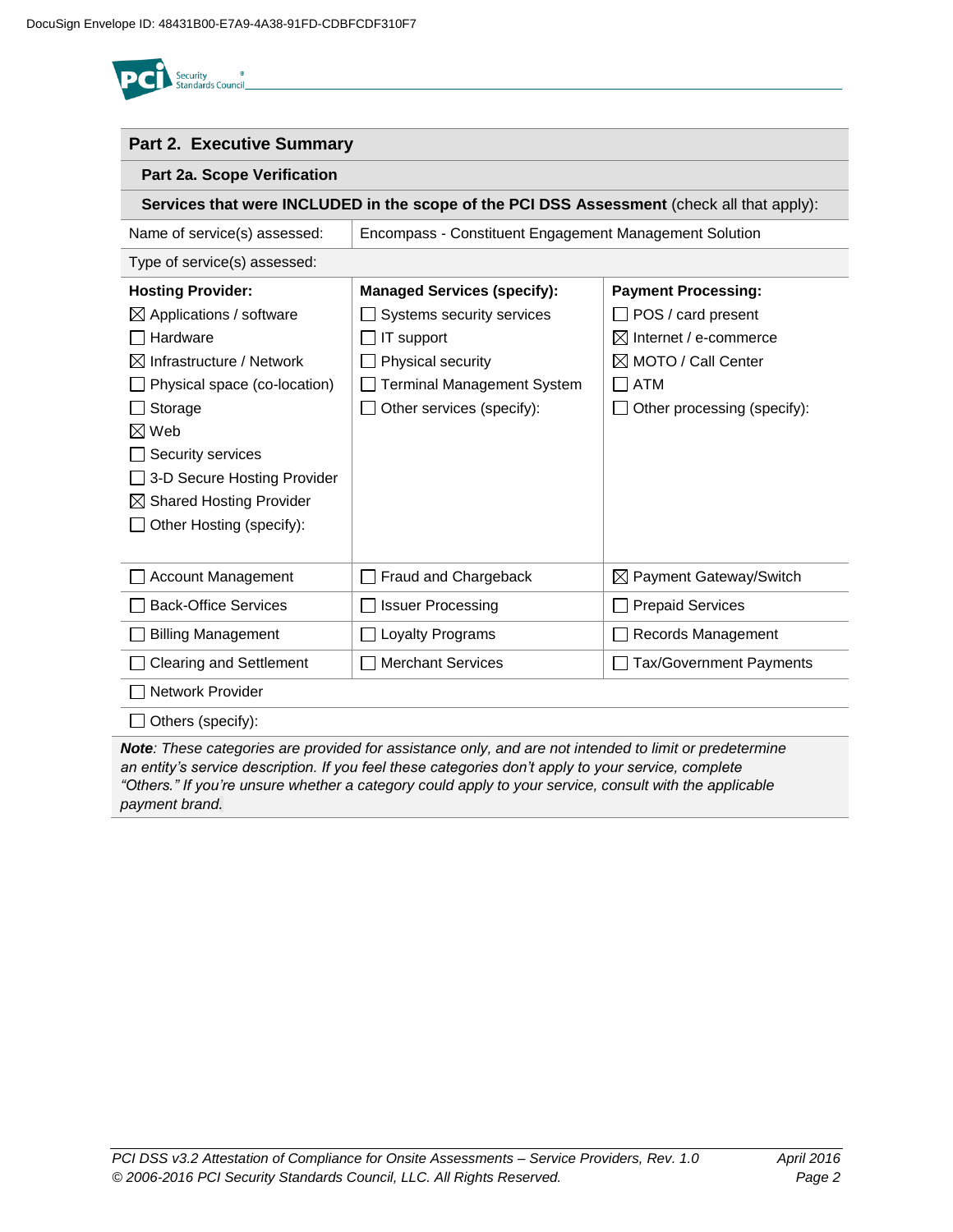<sup>®</sup><br>Standards Council **Part 2a. Scope Verification** *(continued)* **Services that are provided by the service provider but were NOT INCLUDED in the scope of the PCI DSS Assessment** (check all that apply): Name of service(s) not assessed:  $\Box$  Not Applicable Type of service(s) not assessed: **Hosting Provider: Payment Processing: Managed Services (specify):** Applications / software  $\Box$  Systems security services  $\Box$  POS / card present  $\Box$  Hardware  $\Box$  IT support Internet / e-commerce  $\Box$  Infrastructure / Network  $\Box$  Physical security MOTO / Call Center  $\Box$  Physical space (co-location) Terminal Management System  $\Box$  ATM Storage  $\Box$  Other services (specify):  $\Box$  Other processing (specify):  $\Box$  Web  $\Box$  Security services □ 3-D Secure Hosting Provider □ Shared Hosting Provider  $\Box$  Other Hosting (specify): □ Account Management Account Fraud and Chargeback Payment Gateway/Switch  $\Box$  Back-Office Services  $\Box$  Issuer Processing  $\Box$  Prepaid Services □ Billing Management All Loyalty Programs All Records Management **O Clearing and Settlement** Merchant Services All Tax/Government Payments **□ Network Provider** Others (specify): Provide a brief explanation why any checked services were not included in the assessment: **Part 2b. Description of Payment Card Business** Describe how and in what capacity your business Cardholder data is accepted on behalf of universities stores, processes, and/or transmits cardholder data. from alumni and donors using an e-Comemerce interface. Data is collected for payment processing purposes. Data is collected directly from a donor and

|                                                                                                                                              | utilize recurring donations, their payment card data is<br>retained for a defined period. Card data is encrypted<br>upon storage using 168-Bit 3DES per accepted<br>Payment Card Industry Cryptographic Standard. |
|----------------------------------------------------------------------------------------------------------------------------------------------|-------------------------------------------------------------------------------------------------------------------------------------------------------------------------------------------------------------------|
| Describe how and in what capacity your business is<br>otherwise involved in or has the ability to impact the<br>security of cardholder data. |                                                                                                                                                                                                                   |

consumer over HTTPS. For donor/alumni wishing to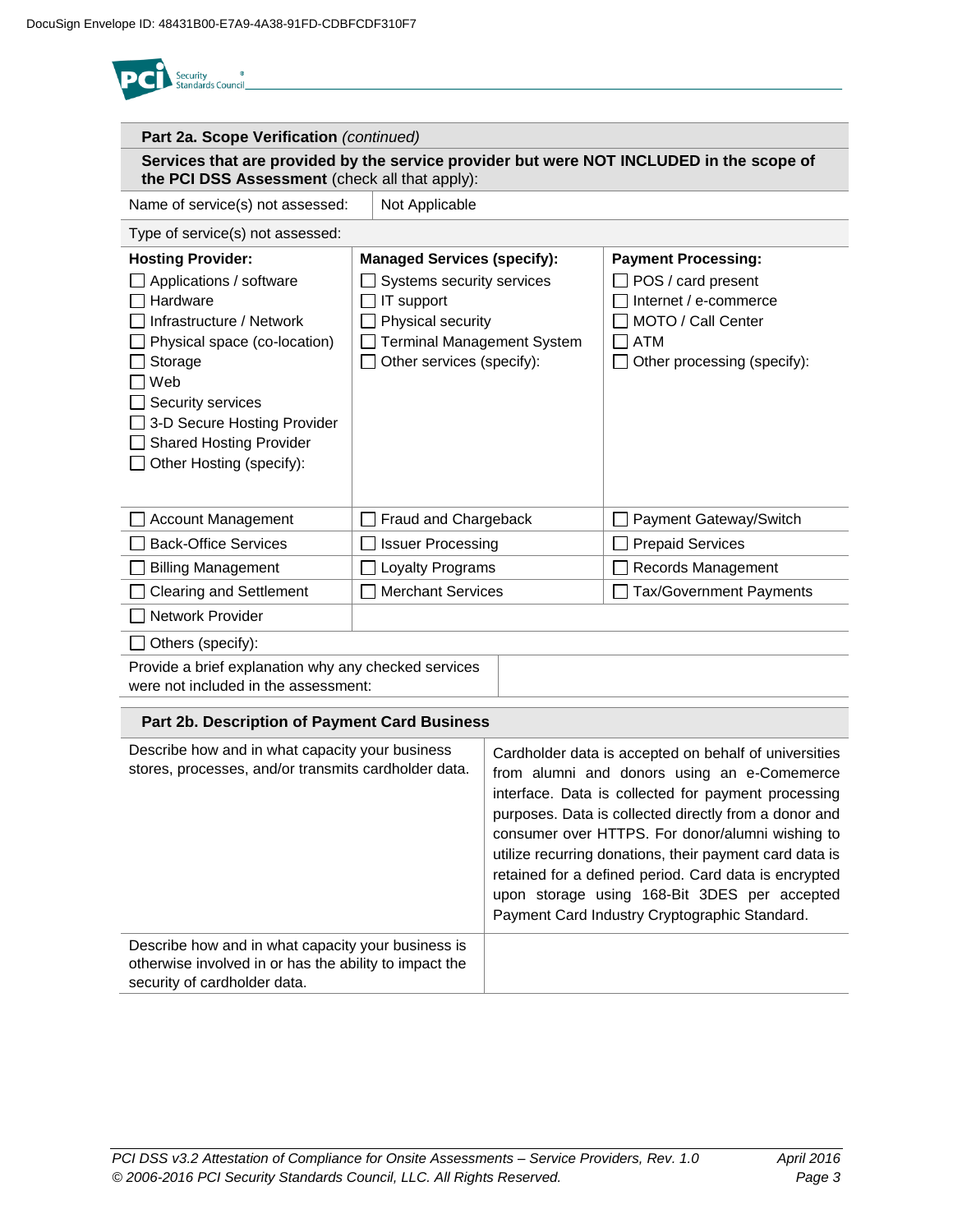

#### **Part 2c. Locations**

List types of facilities (for example, retail outlets, corporate offices, data centers, call centers, etc.) and a summary of locations included in the PCI DSS review.

| Type of facility:       | <b>Number of facilities</b><br>of this type | Location(s) of facility (city, country): |
|-------------------------|---------------------------------------------|------------------------------------------|
| Example: Retail outlets | 3                                           | Boston, MA, USA                          |
| Corporate Office        |                                             | Leawood KS USA                           |
| Data Center             |                                             | Kansas City KS USA                       |
| Data Center             |                                             | Toronto ON Canada                        |
| Data Center             |                                             | Amazon Web Services                      |
|                         |                                             |                                          |
|                         |                                             |                                          |

#### **Part 2d. Payment Applications**

Does the organization use one or more Payment Applications?  $\boxtimes$  Yes  $\Box$  No

Provide the following information regarding the Payment Applications your organization uses:

| <b>Payment Application</b><br><b>Name</b> | <b>Version</b><br><b>Number</b> | <b>Application</b><br><b>Vendor</b> | Is application<br><b>PA-DSS Listed?</b> | <b>PA-DSS Listing Expiry</b><br>date (if applicable) |
|-------------------------------------------|---------------------------------|-------------------------------------|-----------------------------------------|------------------------------------------------------|
| In-House                                  |                                 | <b>Imodules</b>                     | Yes<br>∩ No<br>$\mathcal{L}$            |                                                      |
|                                           |                                 |                                     | l IYes<br>l I No                        |                                                      |
|                                           |                                 |                                     | $\Box$ Yes<br>l No                      |                                                      |
|                                           |                                 |                                     | Yes<br>□ No<br>$\mathbf{I}$             |                                                      |
|                                           |                                 |                                     | $\Box$ Yes<br>l No                      |                                                      |
|                                           |                                 |                                     | Yes<br>□ No<br>$\mathbf{I}$             |                                                      |
|                                           |                                 |                                     | Yes<br>l No<br>$\blacksquare$           |                                                      |
|                                           |                                 |                                     | □ No<br>Yes<br>$\mathbf{I}$             |                                                      |

| Part 2e. Description of Environment                                                                                                                                                                                                                         |                                                                                                                                                                                                                                                                                                     |  |  |  |
|-------------------------------------------------------------------------------------------------------------------------------------------------------------------------------------------------------------------------------------------------------------|-----------------------------------------------------------------------------------------------------------------------------------------------------------------------------------------------------------------------------------------------------------------------------------------------------|--|--|--|
| Provide a <b>high-level</b> description of the environment<br>covered by this assessment.                                                                                                                                                                   | Assessment addressed all system components<br>within the CDE to include database servers.                                                                                                                                                                                                           |  |  |  |
| For example:<br>• Connections into and out of the cardholder data<br>environment (CDE).<br>• Critical system components within the CDE, such as POS<br>devices, databases, web servers, etc., and any other<br>necessary payment components, as applicable. | application servers, and web servers.<br>Assessment covered connection to payment<br>processors and development of the software<br>used by iModules in delivery of their services.<br>Assessment also assessed implemented<br>policies and procedures governing security and<br>PCI DSS compliance. |  |  |  |
| Does your business use network segmentation to affect the scope of your PCI DSS<br>environment?                                                                                                                                                             | $\boxtimes$ Yes<br>N٥                                                                                                                                                                                                                                                                               |  |  |  |
| (Refer to "Network Segmentation" section of PCI DSS for guidance on network<br>segmentation)                                                                                                                                                                |                                                                                                                                                                                                                                                                                                     |  |  |  |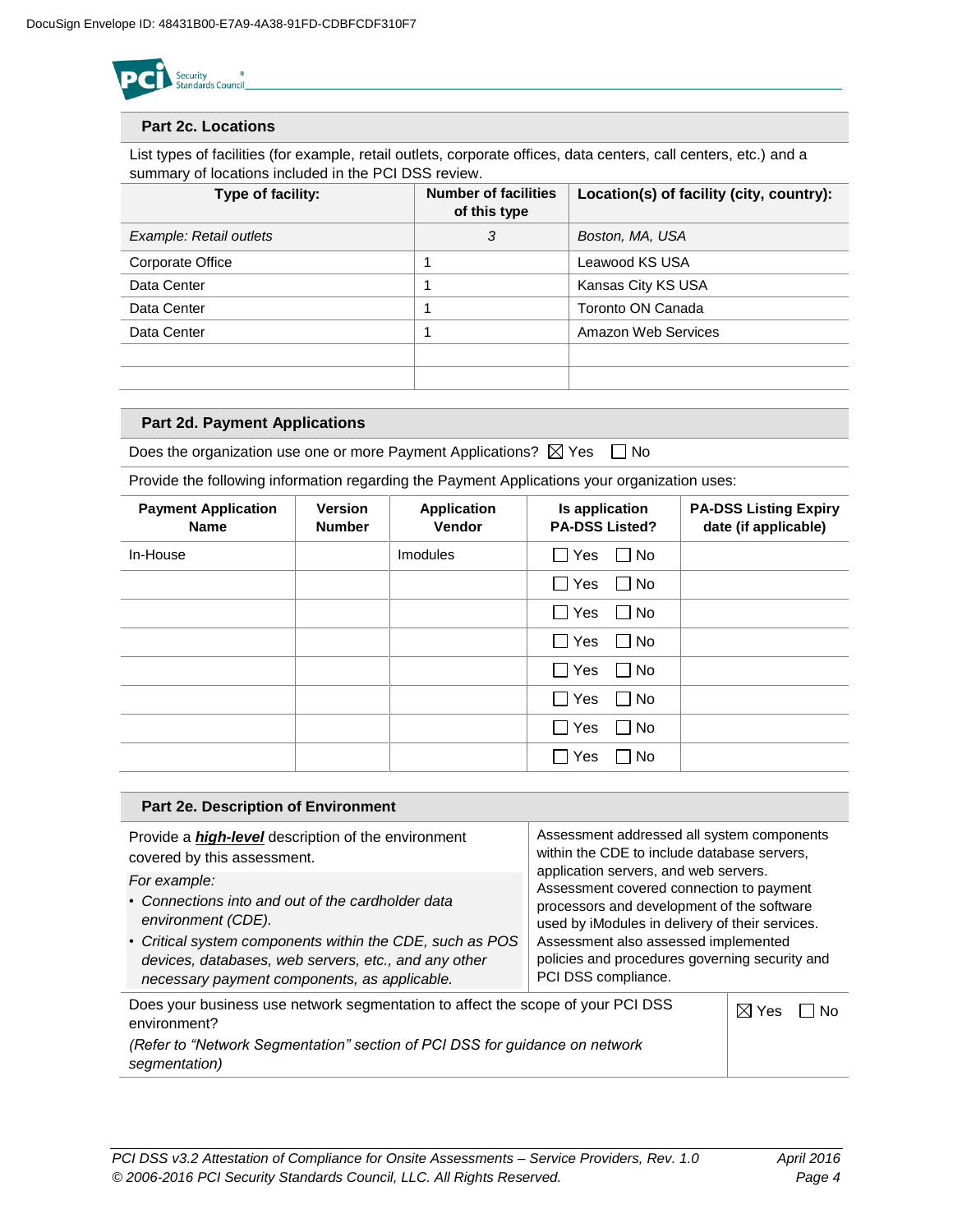

| Part 2f. Third-Party Service Providers                                                                                                                                                                                                                                                                                                         |                 |                |
|------------------------------------------------------------------------------------------------------------------------------------------------------------------------------------------------------------------------------------------------------------------------------------------------------------------------------------------------|-----------------|----------------|
| Does your company have a relationship with a Qualified Integrator & Reseller (QIR) for<br>the purpose of the services being validated?                                                                                                                                                                                                         | Yes             | $\boxtimes$ No |
| If Yes:                                                                                                                                                                                                                                                                                                                                        |                 |                |
| Name of QIR Company:                                                                                                                                                                                                                                                                                                                           |                 |                |
| <b>QIR Individual Name:</b>                                                                                                                                                                                                                                                                                                                    |                 |                |
| Description of services provided by QIR:                                                                                                                                                                                                                                                                                                       |                 |                |
| Does your company have a relationship with one or more third-party service providers (for<br>example, Qualified Integrator Resellers (QIR), gateways, payment processors, payment<br>service providers (PSP), web-hosting companies, airline booking agents, loyalty program<br>agents, etc.) for the purpose of the services being validated? | $\boxtimes$ Yes | l No           |

#### *If Yes:*

| Name of service provider:                                                                           | Description of services provided: |  |  |  |  |
|-----------------------------------------------------------------------------------------------------|-----------------------------------|--|--|--|--|
| <b>BlackIron &amp; Netstandard</b><br>Amazon Web Services                                           | Co-Location services              |  |  |  |  |
| Agilis, Authorize.net, & Bluefin<br><b>Payment Systems</b>                                          | Processor                         |  |  |  |  |
| CashNet, Cybersource, IATS, &<br>Merchant e-Solutions                                               | Processors                        |  |  |  |  |
| Moneris, nelnet Quickpay, Neos<br><b>DirectLink</b>                                                 | Processors                        |  |  |  |  |
| Offical Payments PaySelect,<br>Chase Paymentech, Paypal, &<br>Plug & Play                           | Processors                        |  |  |  |  |
| Securepay, Shift4, SkipJack,<br>Touchnet, Transnational<br>Bankcard, USA ePay, Elavon,<br>FirstData | Processors                        |  |  |  |  |
| <b>Note:</b> Requirement 12.8 applies to all entities in this list.                                 |                                   |  |  |  |  |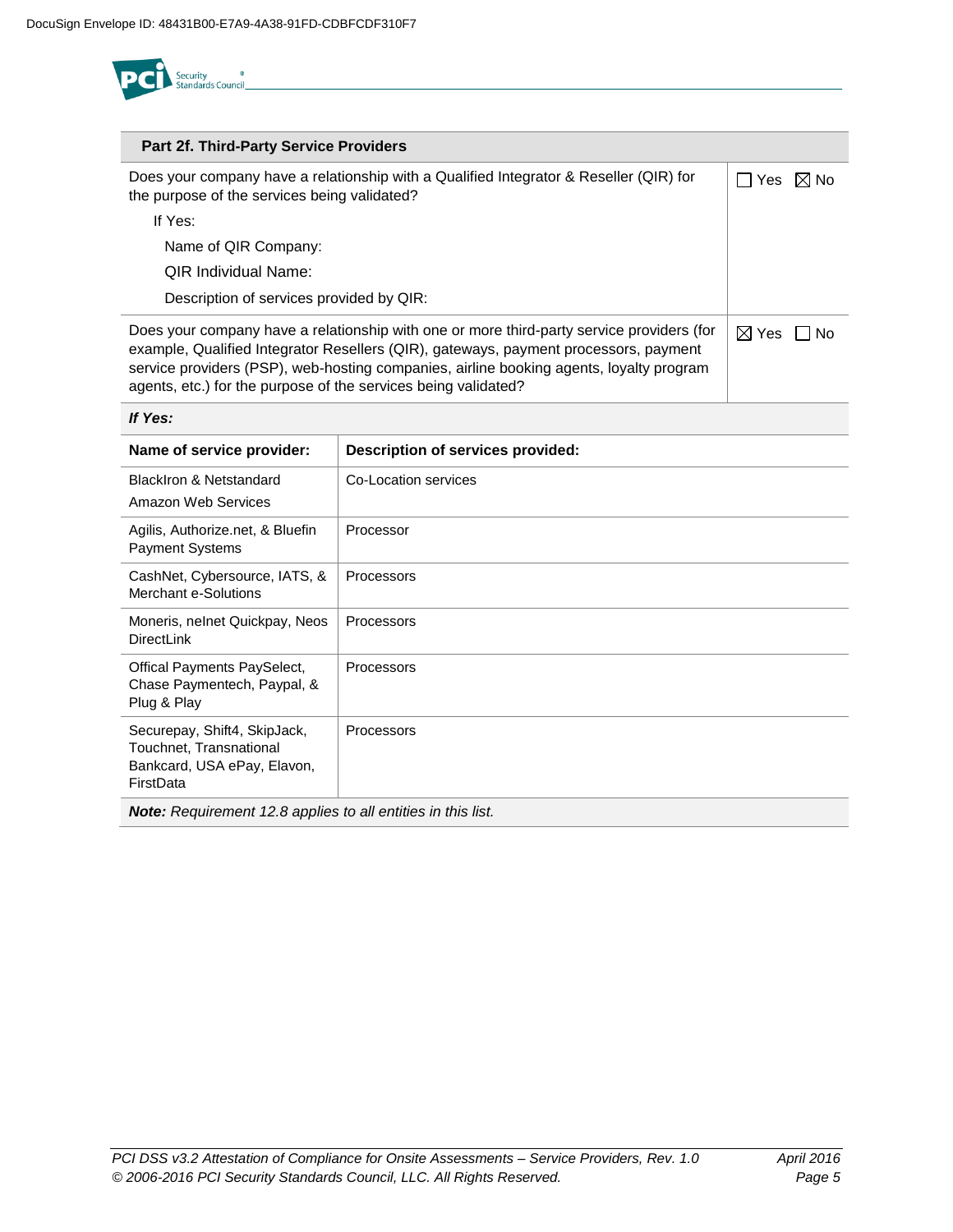

## **Part 2g. Summary of Requirements Tested**

For each PCI DSS Requirement, select one of the following:

- **Full** The requirement and all sub-requirements of that requirement were assessed, and no subrequirements were marked as "Not Tested" or "Not Applicable" in the ROC.
- **Partial** One or more sub-requirements of that requirement were marked as "Not Tested" or "Not Applicable" in the ROC.
- **None** All sub-requirements of that requirement were marked as "Not Tested" and/or "Not Applicable" in the ROC.

For all requirements identified as either "Partial" or "None," provide details in the "Justification for Approach" column, including:

- Details of specific sub-requirements that were marked as either "Not Tested" and/or "Not Applicable" in the ROC
- Reason why sub-requirement(s) were not tested or not applicable

*Note: One table to be completed for each service covered by this AOC. Additional copies of this section are available on the PCI SSC website*.

| Name of Service Assessed:     |             | Encompass - Constituent Engagement Management Solution |                |                                                                                                                                                                                       |  |  |
|-------------------------------|-------------|--------------------------------------------------------|----------------|---------------------------------------------------------------------------------------------------------------------------------------------------------------------------------------|--|--|
|                               |             | <b>Details of Requirements Assessed</b>                |                |                                                                                                                                                                                       |  |  |
| <b>PCI DSS</b><br>Requirement | <b>Full</b> | <b>Partial</b>                                         | <b>None</b>    | <b>Justification for Approach</b><br>(Required for all "Partial" and "None" responses. Identify which<br>sub-requirements were not tested and the reason.)                            |  |  |
| Requirement 1:                |             | ⊠                                                      |                | 1.2.2 - N/A - No routers within CDE<br>1.2.3 - N/A - No wireless within CDE                                                                                                           |  |  |
| Requirement 2:                |             | ⊠                                                      |                | 2.1.1 - N/A - No wireless within CDE                                                                                                                                                  |  |  |
| Requirement 3:                |             | ⊠                                                      |                | 3.4.1 - N/A - Disk encryption not used within CDE<br>3.6.a - N/A - Cryptographic keys not shared with<br>customers<br>3.6.6 - N/A - Manual-text cryptographic process not<br>utilized |  |  |
| Requirement 4:                | ⊠           | ΙI                                                     | $\mathsf{L}$   |                                                                                                                                                                                       |  |  |
| Requirement 5:                | $\boxtimes$ |                                                        | $\sim$         |                                                                                                                                                                                       |  |  |
| Requirement 6:                | ⊠           |                                                        |                |                                                                                                                                                                                       |  |  |
| Requirement 7:                | $\boxtimes$ |                                                        |                |                                                                                                                                                                                       |  |  |
| Requirement 8:                |             | $\boxtimes$                                            | $\sim$         | 8.5.1 - N/A - No access to customer premises                                                                                                                                          |  |  |
| Requirement 9:                |             | ⊠                                                      | $\sim$         | 9.5 - 9.7.1 - N/A - Removable media not utlized by<br>entity<br>9.9 - 9.9.3 - N/A - Entity does not manage POI devices                                                                |  |  |
| Requirement 10:               | ⊠           | $\sim$                                                 | $\mathbb{R}^n$ |                                                                                                                                                                                       |  |  |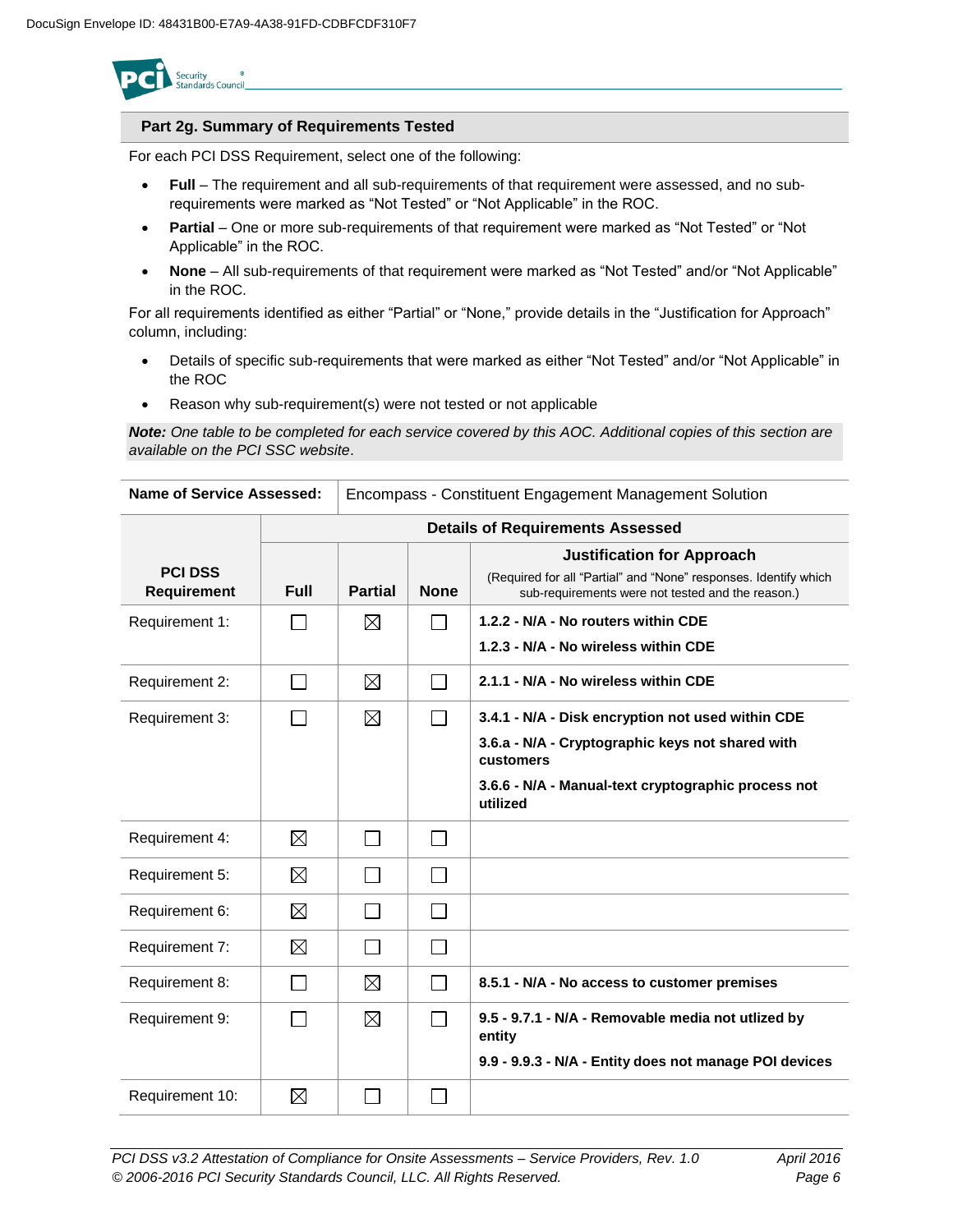| <b>PC</b> Security <b>Standards Council</b> |             |  |  |  |  |
|---------------------------------------------|-------------|--|--|--|--|
| Requirement 11:                             | $\boxtimes$ |  |  |  |  |
| Requirement 12:                             | $\boxtimes$ |  |  |  |  |
| Appendix A1:                                | $\boxtimes$ |  |  |  |  |
| Appendix A2:                                | $\boxtimes$ |  |  |  |  |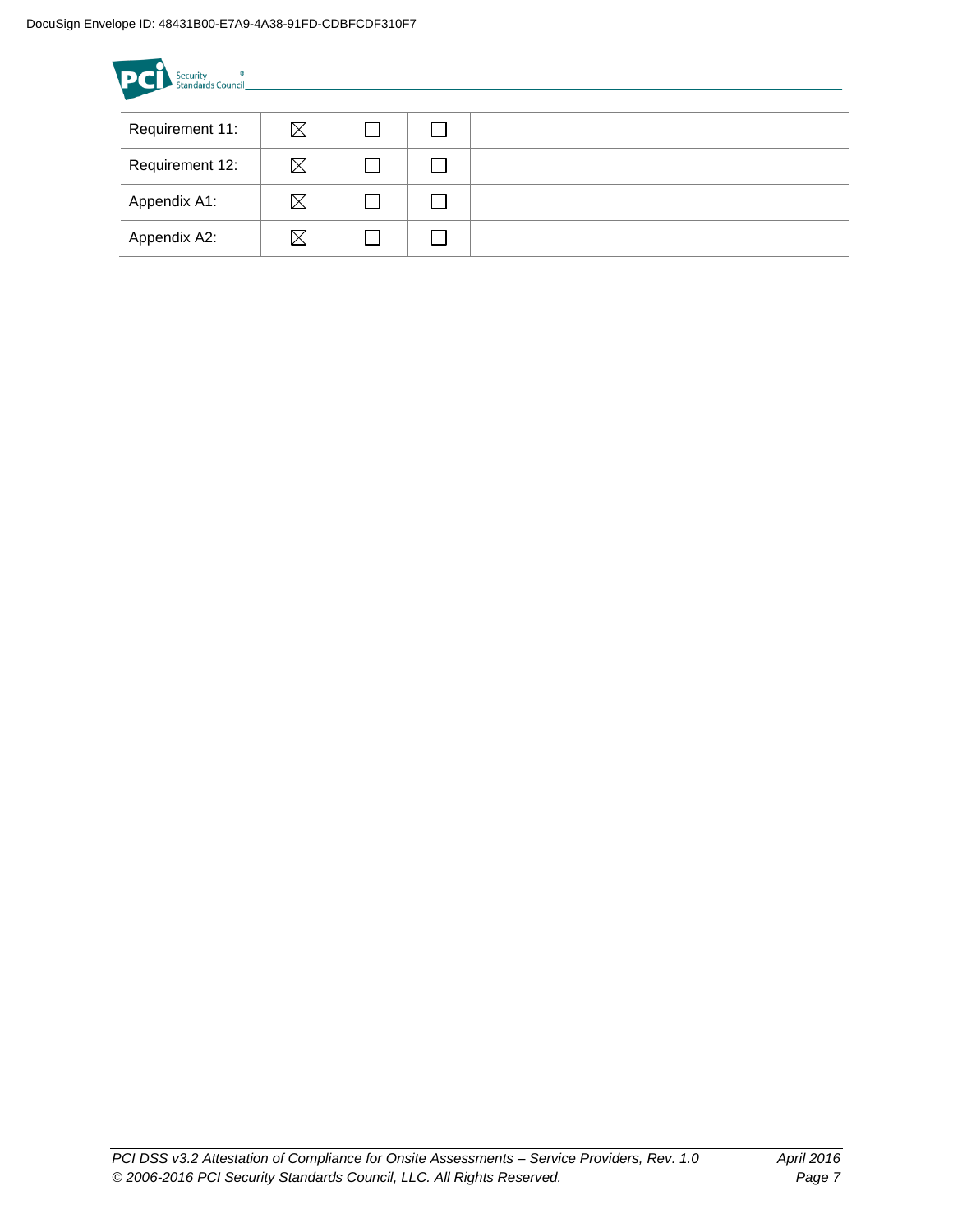

# **Section 2: Report on Compliance**

This Attestation of Compliance reflects the results of an onsite assessment, which is documented in an accompanying Report on Compliance (ROC).

| The assessment documented in this attestation and in the ROC was completed<br>on: | 12/08/2017      |                |
|-----------------------------------------------------------------------------------|-----------------|----------------|
| Have compensating controls been used to meet any requirement in the ROC?          | l Yes           | $\boxtimes$ No |
| Were any requirements in the ROC identified as being not applicable (N/A)?        | $\boxtimes$ Yes | l No           |
| Were any requirements not tested?                                                 | Yes             | $\boxtimes$ No |
| Were any requirements in the ROC unable to be met due to a legal constraint?      | Yes             | $\boxtimes$ No |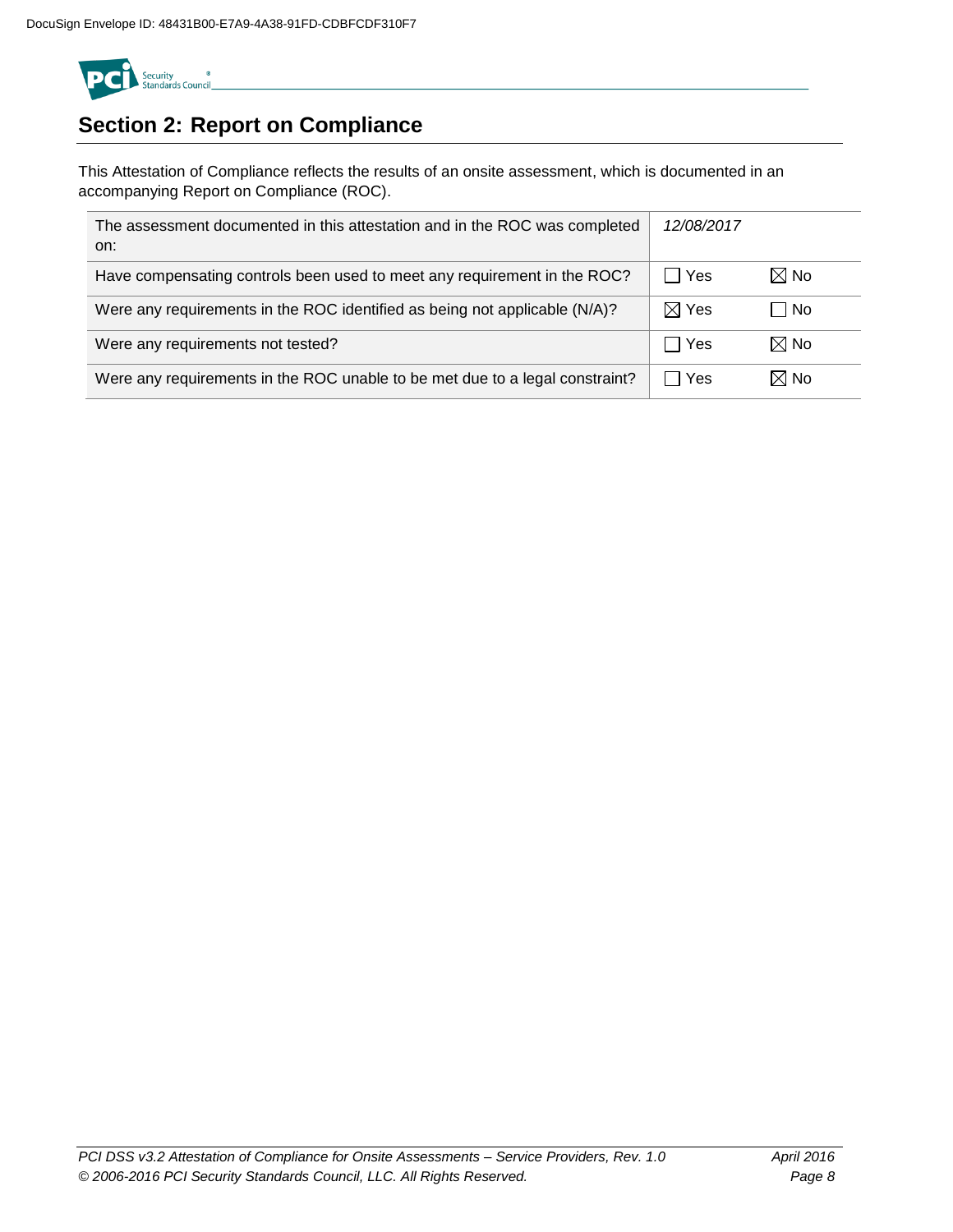

# **Section 3: Validation and Attestation Details**

# **Part 3. PCI DSS Validation**

## **This AOC is based on results noted in the ROC dated** *12/08/2017.*

Based on the results documented in the ROC noted above, the signatories identified in Parts 3b-3d, as applicable, assert(s) the following compliance status for the entity identified in Part 2 of this document (*check one):*

- ⊠ **Compliant:** All sections of the PCI DSS ROC are complete, all questions answered affirmatively, resulting in an overall **COMPLIANT** rating; thereby *iModules Software, Inc.* has demonstrated full compliance with the PCI DSS.
- $\Box$ **Non-Compliant:** Not all sections of the PCI DSS ROC are complete, or not all questions are answered affirmatively, resulting in an overall **NON-COMPLIANT** rating, thereby *(Service Provider Company Name)* has not demonstrated full compliance with the PCI DSS.

**Target Date** for Compliance:

An entity submitting this form with a status of Non-Compliant may be required to complete the Action Plan in Part 4 of this document. *Check with the payment brand(s) before completing Part 4.*

 $\Box$ **Compliant but with Legal exception:** One or more requirements are marked "Not in Place" due to a legal restriction that prevents the requirement from being met. This option requires additional review from acquirer or payment brand.

*If checked, complete the following:*

| <b>Affected Requirement</b> | Details of how legal constraint prevents requirement being met |
|-----------------------------|----------------------------------------------------------------|
|                             |                                                                |
|                             |                                                                |
|                             |                                                                |

# **Part 3a. Acknowledgement of Status**

## **Signatory(s) confirms:**

## *(Check all that apply)*

| ⊠ | The ROC was completed according to the PCI DSS Requirements and Security Assessment<br>Procedures, Version 3.2, and was completed according to the instructions therein. |
|---|--------------------------------------------------------------------------------------------------------------------------------------------------------------------------|
| ⊠ | All information within the above-referenced ROC and in this attestation fairly represents the results of<br>my assessment in all material respects.                      |
| ⊠ | I have confirmed with my payment application vendor that my payment system does not store<br>sensitive authentication data after authorization.                          |
| ⊠ | I have read the PCI DSS and I recognize that I must maintain PCI DSS compliance, as applicable to<br>my environment, at all times.                                       |
| ⊠ | If my environment changes, I recognize I must reassess my environment and implement any<br>additional PCI DSS requirements that apply.                                   |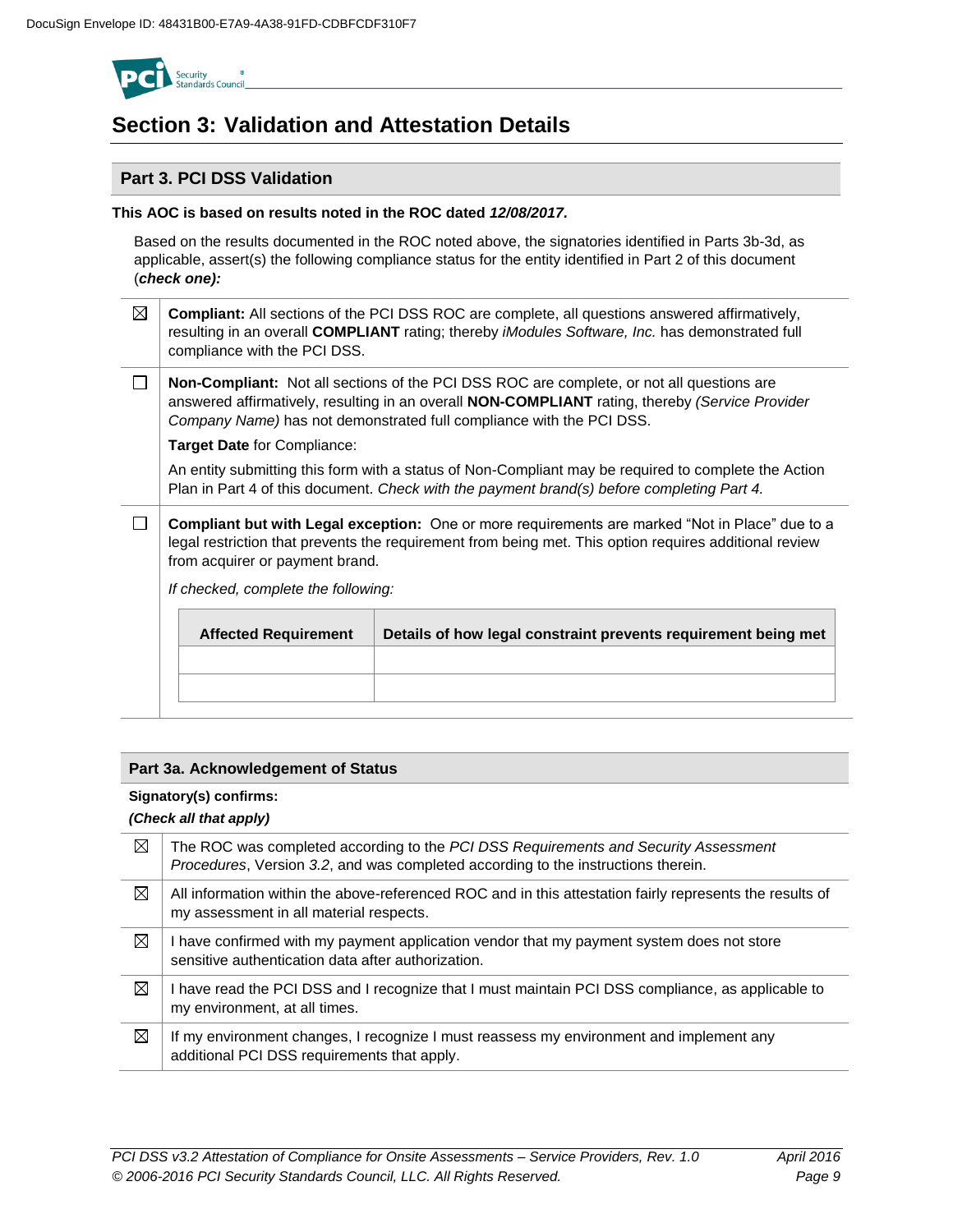|  | <b>Security</b>          |  |
|--|--------------------------|--|
|  | <b>Standards Council</b> |  |
|  |                          |  |

| Part 3a. Acknowledgement of Status (continued) |                                                                                                                                                                                                                         |  |
|------------------------------------------------|-------------------------------------------------------------------------------------------------------------------------------------------------------------------------------------------------------------------------|--|
| ⊠                                              | No evidence of full track data <sup>1</sup> , CAV2, CVC2, CID, or CVV2 data <sup>2</sup> , or PIN data <sup>3</sup> storage after<br>transaction authorization was found on ANY system reviewed during this assessment. |  |
| $\boxtimes$                                    | ASV scans are being completed by the PCI SSC Approved Scanning Vendor Qualys                                                                                                                                            |  |
|                                                |                                                                                                                                                                                                                         |  |
| <b>Part 3b. Service Provider Attestation</b>   |                                                                                                                                                                                                                         |  |

## **Part 3b. Service Provider Attestation**

| DocuSigned by:<br>Steve kinney<br>$-2$ FFF6C86880F476      |                  |
|------------------------------------------------------------|------------------|
| Signature of Service Provider Executive Officer $\uparrow$ | Date: 12/13/2017 |
|                                                            |                  |

Service Provider Executive Officer Name: Steve Kinney | Title: Title: Chief Technology Officer

## **Part 3c. Qualified Security Assessor (QSA) Acknowledgement (if applicable)**

| If a QSA was involved or assisted with this | Level 1 PCI DSS Audit and Review |
|---------------------------------------------|----------------------------------|
| assessment, describe the role performed:    |                                  |

Barry Johnson

| Signature of Duly Kythorized Officer of QSA Company 1 | Date: 12/08/2017           |
|-------------------------------------------------------|----------------------------|
| Duly Authorized Officer Name: Barry Johnson           | QSA Company: Dara Security |

# **Part 3d. Internal Security Assessor (ISA) Involvement (if applicable)**

If an ISA(s) was involved or assisted with this assessment, identify the ISA personnel and describe the role performed:

l

<sup>1</sup> Data encoded in the magnetic stripe or equivalent data on a chip used for authorization during a card-present transaction. Entities may not retain full track data after transaction authorization. The only elements of track data that may be retained are primary account number (PAN), expiration date, and cardholder name.

 $2$  The three- or four-digit value printed by the signature panel or on the face of a payment card used to verify card-not-present transactions.

<sup>&</sup>lt;sup>3</sup> Personal identification number entered by cardholder during a card-present transaction, and/or encrypted PIN block present within the transaction message.